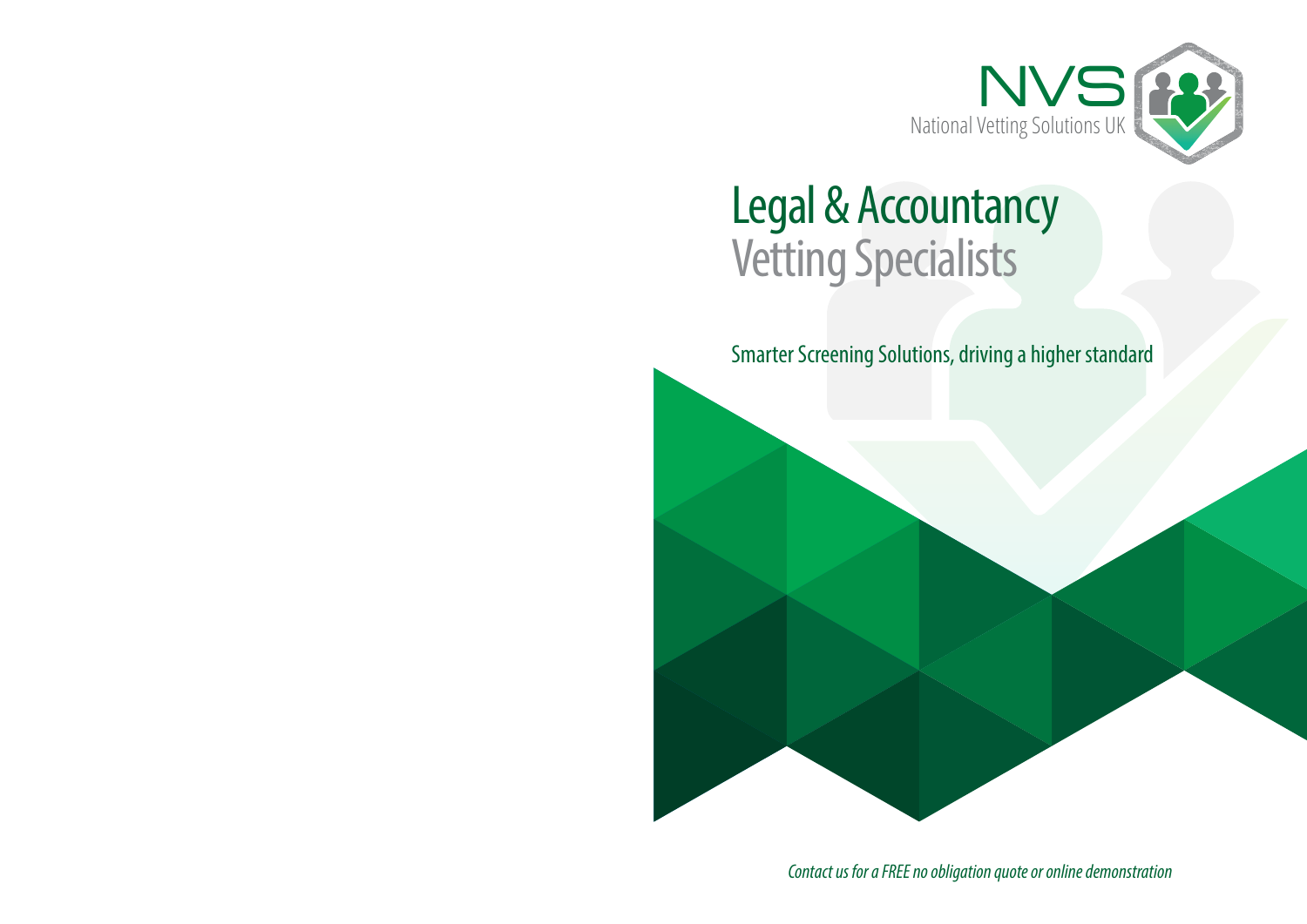## Premier Staff Vetting Specialists

Average 5 days to complete all staff vetting's



In highly regulated sectors such as Legal & Accountancy, integrity is of the utmost importance. Fraudulent representation in this sector can have a devastating impact on your reputation and your business.

It is therefore essential to ensure that your candidate is who they say they are and genuinely holds the professional qualifications required.

Detailed pre-employment screening specific to the Legal & Accountancy sectors allows you to operate within strict regulatory standards and can give you the assurance that comes with knowing you have recruited the right person, whether it is trainees, support teams, legal secretaries, partners, qualified solicitors, lawyers, barristers etc.

We perform full risk assessment in our Legal and Accountancy vetting, and ensure that not only is your reputation rock solid, but so is your customers.

### Online Automated Application Form

Company invites applicants to complete the automated online vetting application form. Access to dedicated Free support centre to help applicants complete their applications.



in real-time.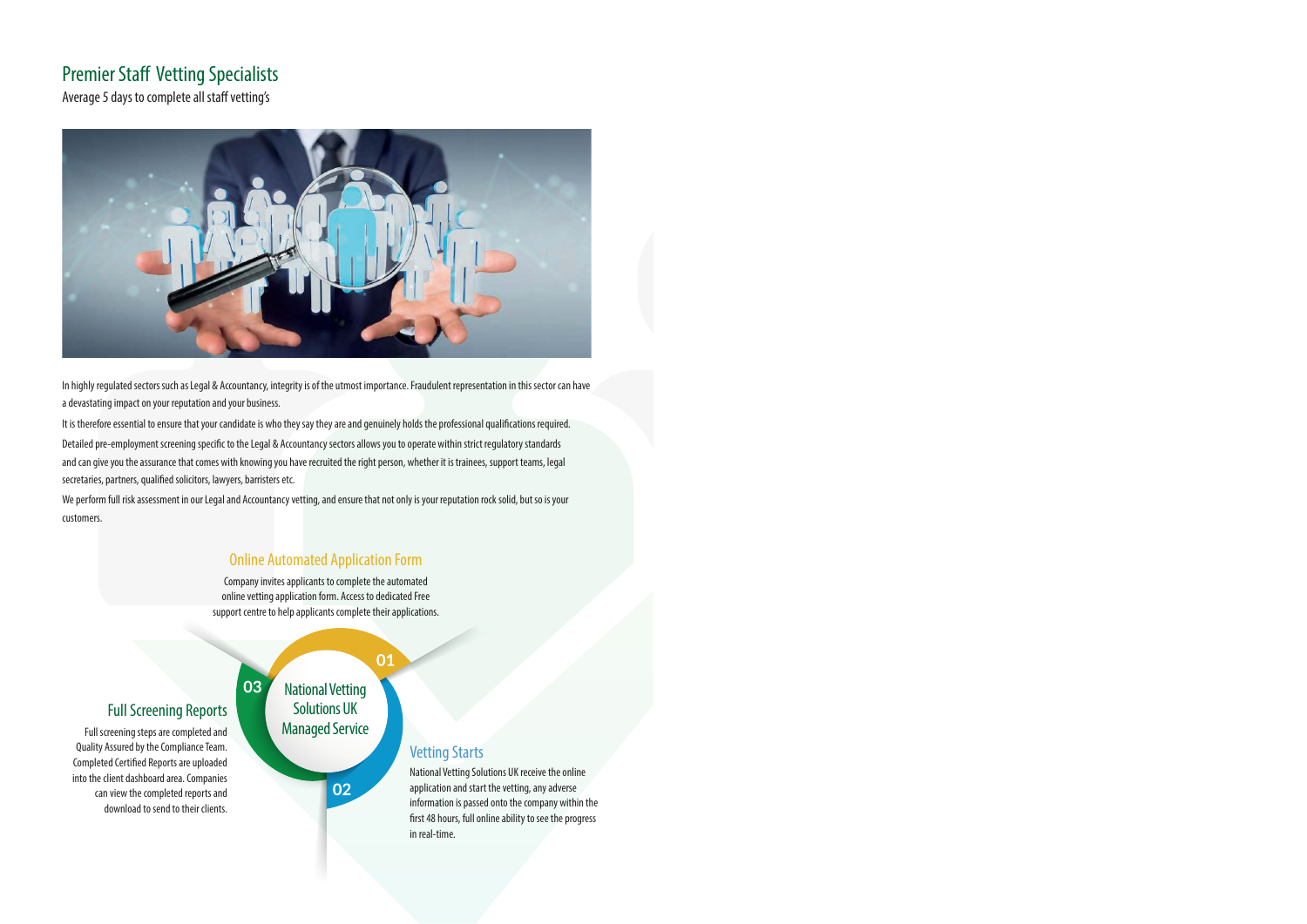## What we offer is:

- Total online ability
- Fast turnarounds on all screenings
- Tailored screening solutions
- Online solutions for applicants
- Full Mi Reporting
- Account Management
- Low cost screenings
- Client branded reports
- Screening packages to suit
- Full audit trail of the entire process
- Total industry compliance
- Peace of mind for you and your clients

## National Vetting Solutions UK workflow

**2**

#### Client Online Screening Portal

- 1. Client invites applicant to complete the online vetting application
- 2. Applicant completes online vetting application form
- 3. Free dedicated support centre available to applicants
- 4. Client approves application form to be security vetted

#### National Vetting Solutions UK Managed Service

- 1. Full real-time online applicant progress
- 2. All adverse information passed on to client
- 3. Fully compliant completed vetting reports
- 4. 100% compliant checks performed

**3**

#### Full information and Audit Trail

- 1. Full notes system
- 2. Full Managed Service
- 3. Full Audit trail
- 4. Full Quality and Compliance assurance

## Fast automated online Security Screening Software to reduce your time to hire:

Manual applicant screening is time-consuming, but critical to protect your business from reputational damage and up to £20,000 fines to ensure staff have the right to work in the UK.

Fully automated applicant screening process to ensure your applicants background checks are: Seamless, Faster, Hassle Free and totally compliant.